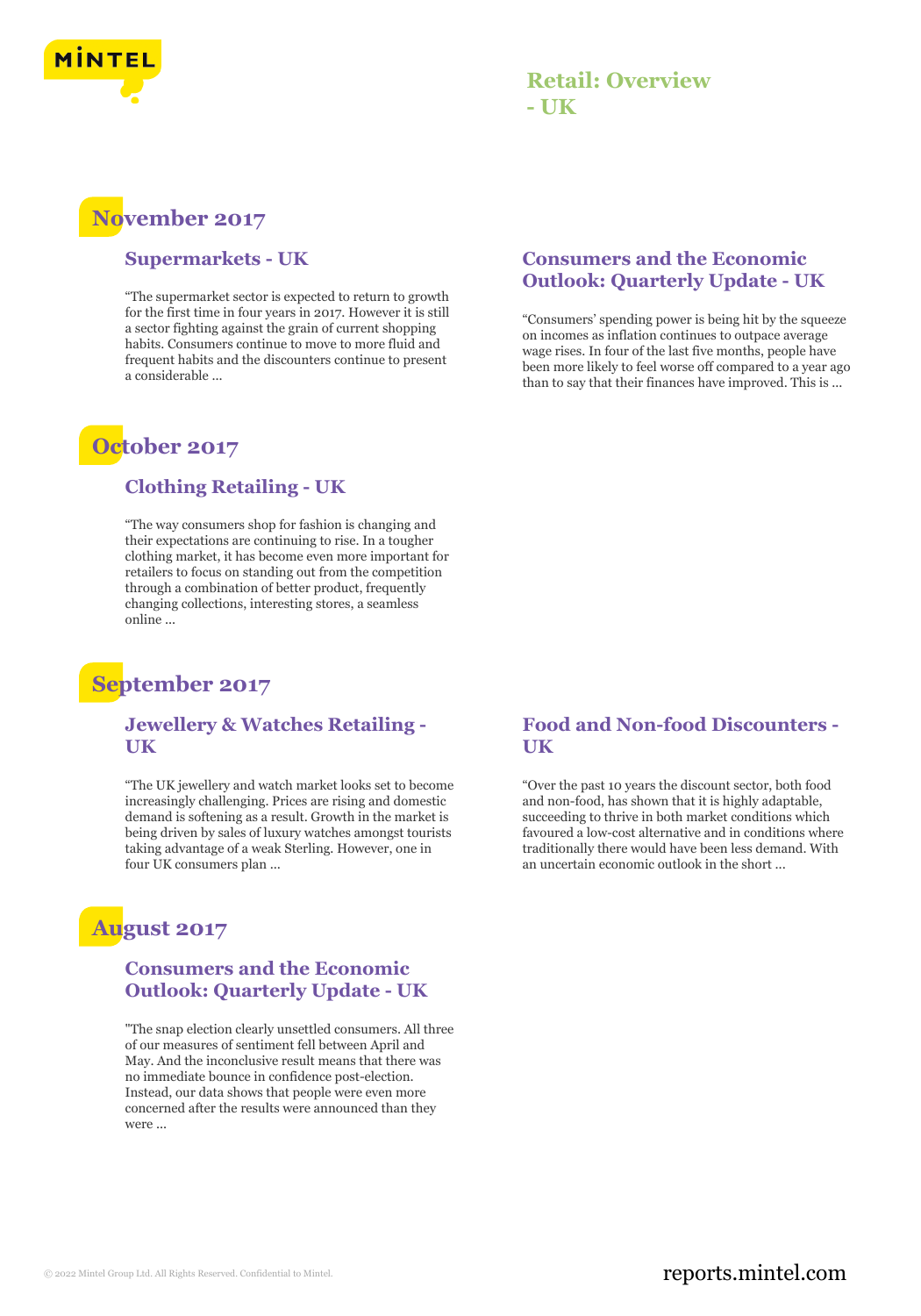

## **Retail: Overview - UK**

# **July 2017**

#### **Online Retailing - UK**

"Whilst online accounts for a fraction of the total retail market in the UK, its influence on consumer purchases is far greater than this suggests. Whilst 2017 is likely to be tougher for the retail industry than 2016, the broader trends in the market are still in favour of online ...

#### **Greetings Cards & Personal Stationery Retailing - UK**

"Resistant to the growing threat of digital alternatives, the UK greetings card and personal stationery market has continued to grow. Growth in consumer spending on greetings cards has outpaced stationery. However, a number of trend-driven retailers have proven that demand for both well-made and well-designed stationery remains robust. Looking forward ...

# **May 2017**

#### **DIY Retailing - UK**

"The DIY sector is experiencing major changes; Bunnings is going back-to-basics while B&Q and Wickes have launched more inspirational store concepts. Meanwhile, spending on DIY is becoming increasingly fragmented as a growing number of non-specialists find they are able to capitalise on the simpler needs of a growing population of ...

# **April 2017**

#### **Footwear Retailing - UK**

"Fit remains a big issue in footwear, with many people wanting more retailers to offer help to find better fitting shoes. Wearable technology has become increasingly apparent in the footwear sector and it has the potential to revolutionise the future of footwear as smart shoes look to improve fit as ...

# **March 2017**

#### **Furniture Retailing - UK**

"The furniture sector has enjoyed a number of good years, but the market looks set to become much more challenging. It is therefore more important than ever for furniture retailers to ensure they have a clear position in the market, highlighting how they are delivering value for money while ensuring ...

#### **Department Stores - UK**

"Department stores are having to justify their raison d'être and are seeking to adapt to the changing dynamics of the marketplace. The main players in the market have recognised a need to focus on experiential retail in response to growing demand for leisure and experiences over purchasing of products. They ...

#### **Convenience Stores - UK**

"The convenience retail sector has enjoyed a strong period of growth but for the first time in a number of years there are clouds on the horizon. Rising food inflation is likely to see greater scrutiny placed on the price premium often associated with convenience stores."

**– Nick Carroll ...**

#### **Online Grocery Retailing - UK Specialist Food & Drink Retailers - UK**